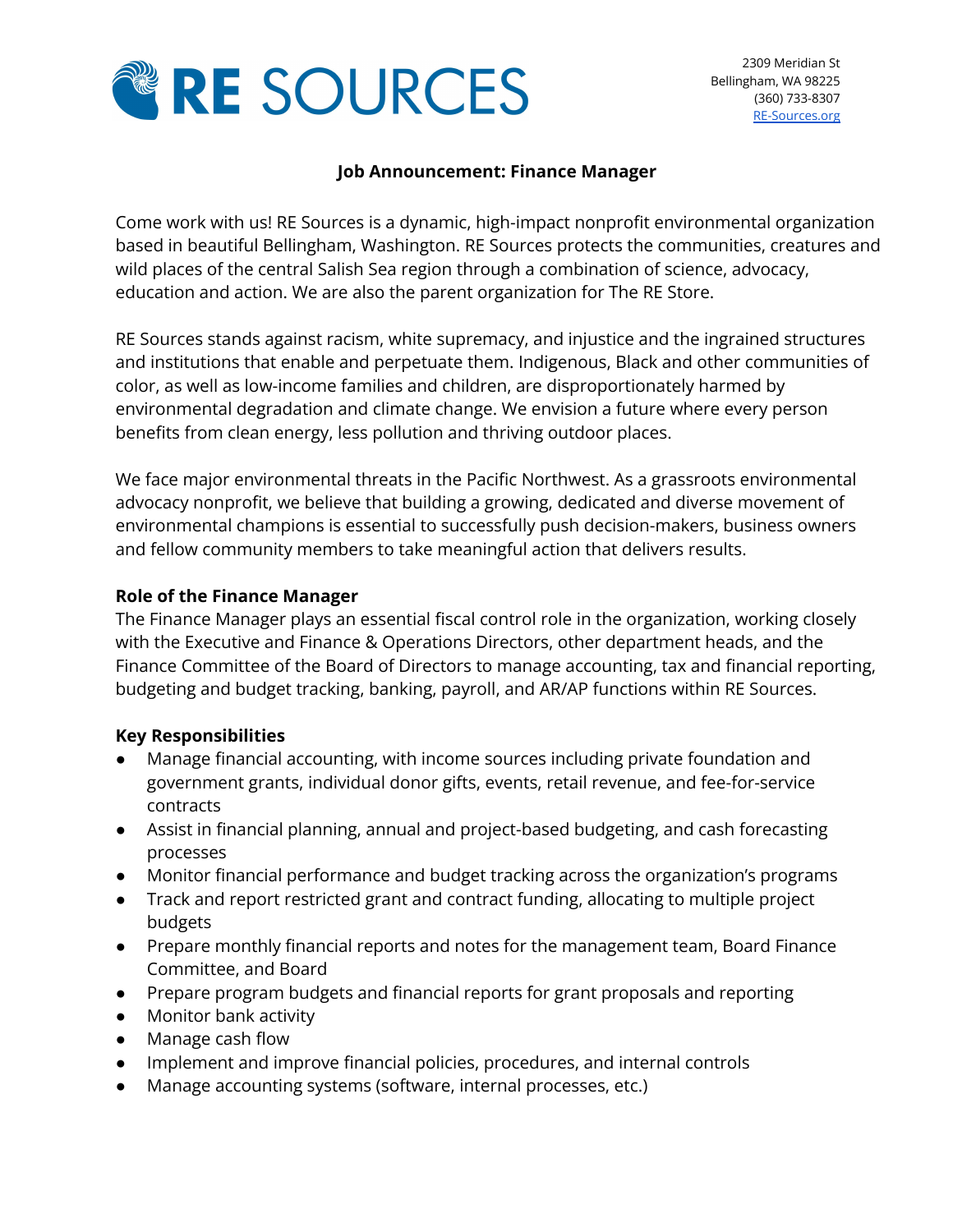

- Attend monthly Board Finance Committee meetings
- Perform monthly, quarterly, and annual closing processes
- Administer biweekly payroll
- Work with bookkeeper to ensure all bills are paid and all cash receipts are deposited in a timely manner
- Track spending (drawdowns) of multiple restricted funds
- Prepare and submit invoices for billable contracts/grants
- Prepare and file all quarterly state and federal payroll tax returns
- Prepare and file monthly state combined excise tax and quarterly City B&O tax returns

### **Minimum Qualifications**

- A Bachelor's degree in accounting, business administration, or a related field
- Demonstrated performance in accounting, including at least two years with a nonprofit organization managing multiple restricted foundation and/or government grants allocated to multiple programs
- Knowledge of generally accepted accounting principles (GAAP)
- Experience of final responsibility for the quality and content of financial data and reports
- Thorough working knowledge in QuickBooks (Desktop Premier version) and spreadsheet software (Excel and Sheets)

# **Preferred Qualifications**

- CPA, MBA, and/or at least two years of experience in a nonprofit management accounting role
- Previous experience managing restricted funds and multiple major revenue streams, including retail
- Prior management of annual budgets exceeding \$2 million

# **Desired Qualities**

- Demonstrated ability to set priorities, manage multiple tasks/deadlines, and adapt to changes
- Strong organizational and problem-solving skills
- Ability to communicate effectively and explain key financial concepts to individuals without accounting knowledge
- Desire to learn and grow on the job and in this role

### **About working with RE Sources**

Our mission could never be more critical, and making an impact in the world starts with building and maintaining a healthy, vibrant organization. The working environment at RE Sources is fun, inspiring, and extremely rewarding. We offer a flexible work schedule and